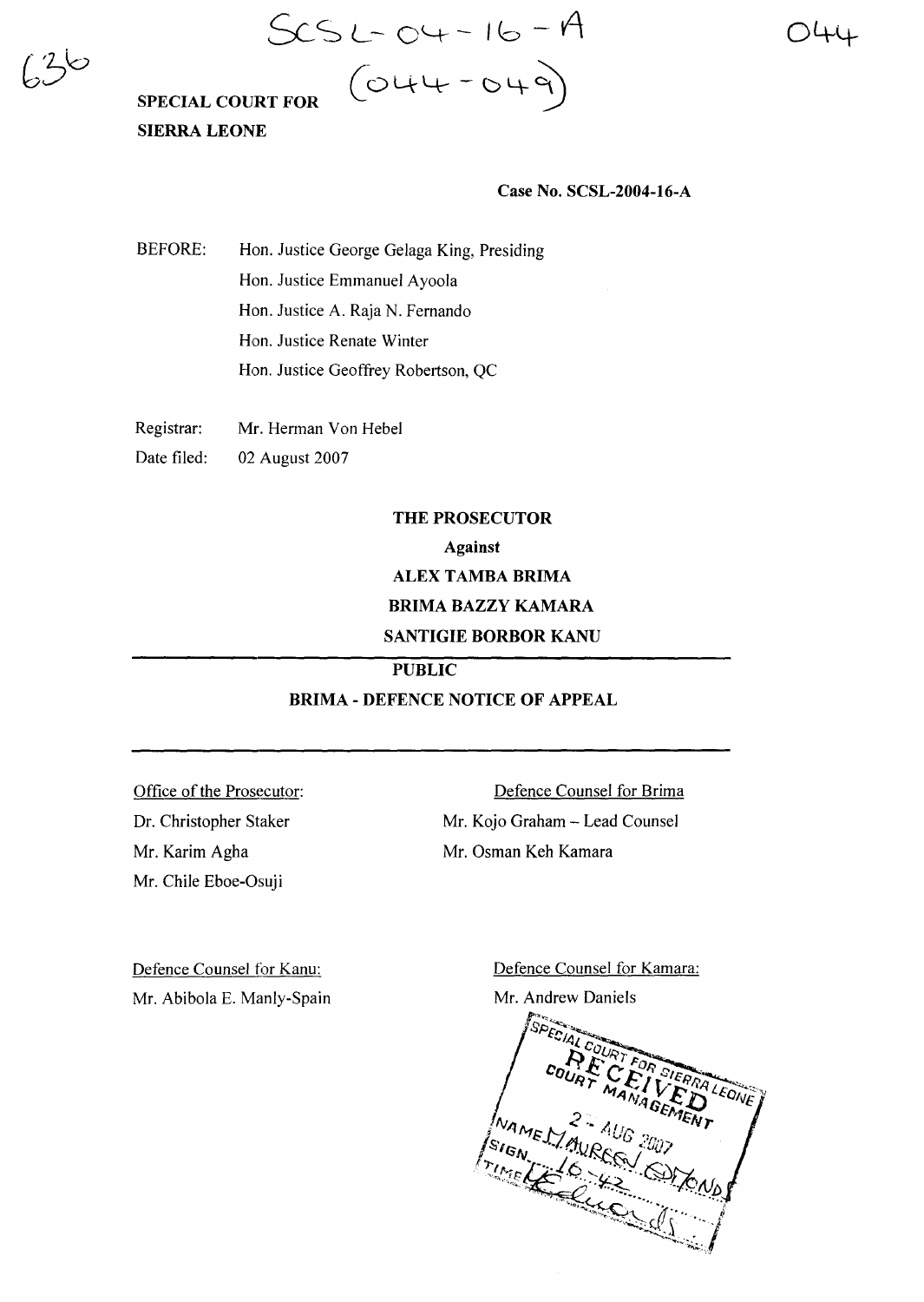#### **INTRODUCTION**

I. Pursuant to Article 20 of the Statute of the Special Court for Sierra Leone ("Statute") and sub-rule (A) of Rule 108 of the Rules of Procedures and Evidence of the Special Court for Sierra Leone, ("Rules") the Defence for Alex Tamba Brima ("Accused") herewith files its "Brima -Defence Notice of Appeal" ("Notice of Appeal")

#### **II SUMMARY OF THE PROCEEDINGS**

- 2. The Accused persons Alex Tamba Brima, Brima Bazzy Kamara, and Santigie Borbor Kanu were indicated on 14 Counts of Crimes against Humanity, violations of Article 3 common to the Geneva Conventions and of Additional Protocol 1I, as well as other serious violations of International Humanitarian law. All the three Accused persons pleaded not guilty to all the charges contained in the Indictment.
- 3. The Prosecution case-in-chief commenced on 7 March 2005 and closed on 21 November 2005. The Prosecution called 59 witnesses. A total of 80 Prosecution exhibits were admitted.
- 4. The Defence case-in-chief started on 5 June 2006 and ended on 26 October 2006. The Defence called a total of 87 witnesses including the first Accused Alex Tamba Brima who testified pursuant to Rule 85 (c) of the Rules. A total of 39 Defence exhibits were admitted. The Trial chamber summoned one witness in order to gather information as to whether reliability of one document was susceptible of confirmation under Rule 92 bis (B).
- 5. Final trial briefs were filed by both the Prosecution and Defence on 1 December 2006. Closing arguments and submissions were made before the Trial Chamber on 7 and 8 December 2006. The Trial Chamber sat for 176 trial days.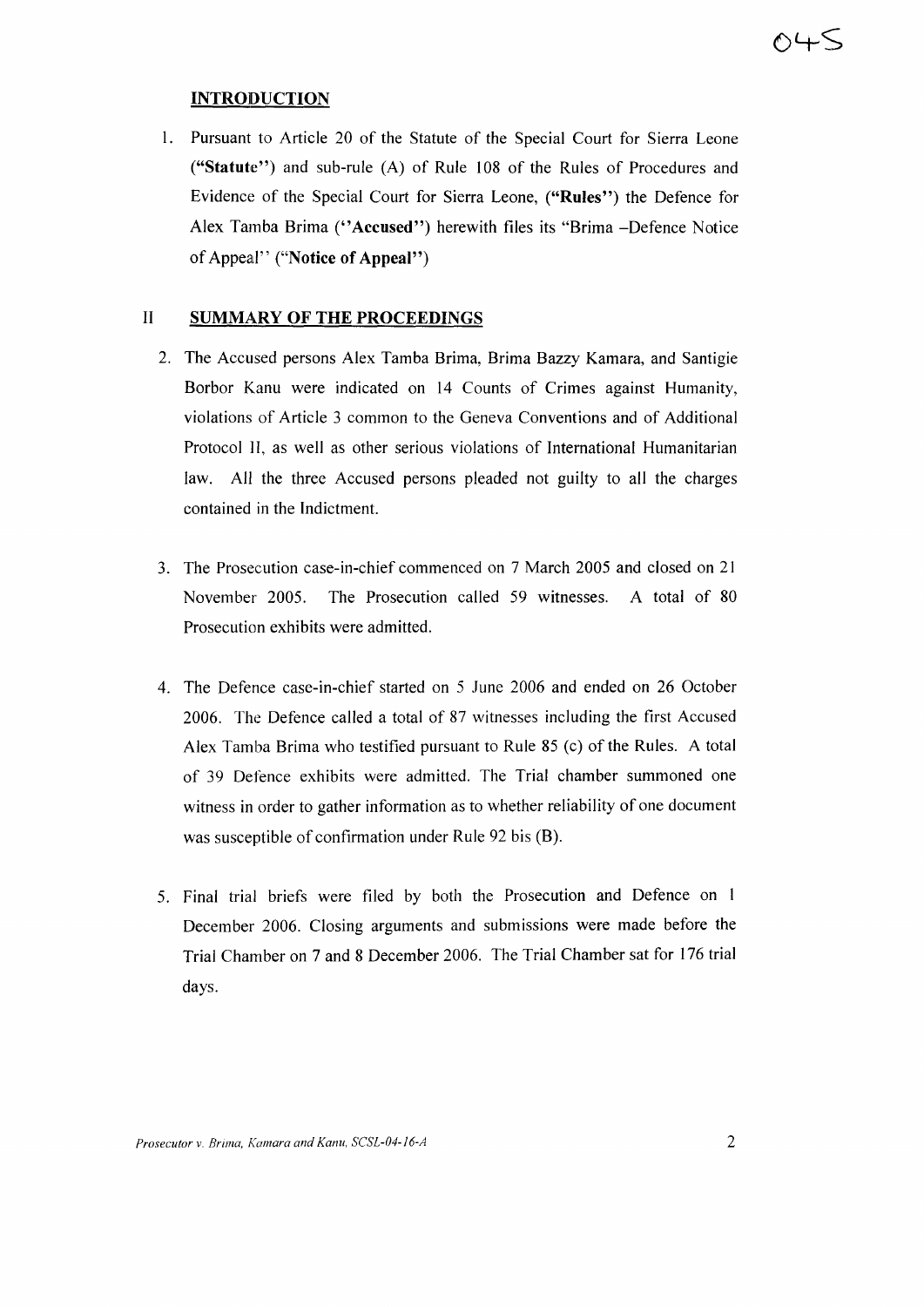- 6. On June 20, 2007 the Trial Chambered delivered its final judgement ("Judgement") on the Indictment finding the Accused persons guilty on II counts out of the 14 counts contained in the Indictment. The Judgement was filed on 21 June 2007.
- 7. Oral arguments and submissions in respect of sentencing were made before the Trial Chamber on 19 July 2007. The Trial Chamber rendered its Sentencing Judgment on 19 July, 2007. A corrigendum was made on 20 July, 2007 to the Judgement filed on 21 June, 2007.

#### III UNDERLYING JUDGEMENT

- 8. The Accused Brima was found individually criminally responsible Pursuant to 6 (1) of the Statute for offences committed in Bombali District and Freetown and the Western Area as charged under Count I, Count 2, Count 3, Count 4, Count 5, Count 6, Count 9, Count 10, Count 12, Count 13 and Count 14.
- 9. Further, he was also found individually criminally responsible Pursuant to Article 6(3) for offences committed by his subordinates in Bombali District and Freetown and the Western Area as charged under Count 1, Count 2, Count 3, Count 4, Count 5, Count 6, Count 9 Count 10, Count 12, Count 13 and Count 14.

#### IV GROUNDS OF APPEAL

#### 4.1 FIRST GROUND OF APPEAL

10. Error in law and/or fact due to the Trial Chambers failure to consider that the inequality of arms between the Prosecution and Defence denied or substantially impaired the right of the Accused to a fair trial resulting in a miscarriage of justice.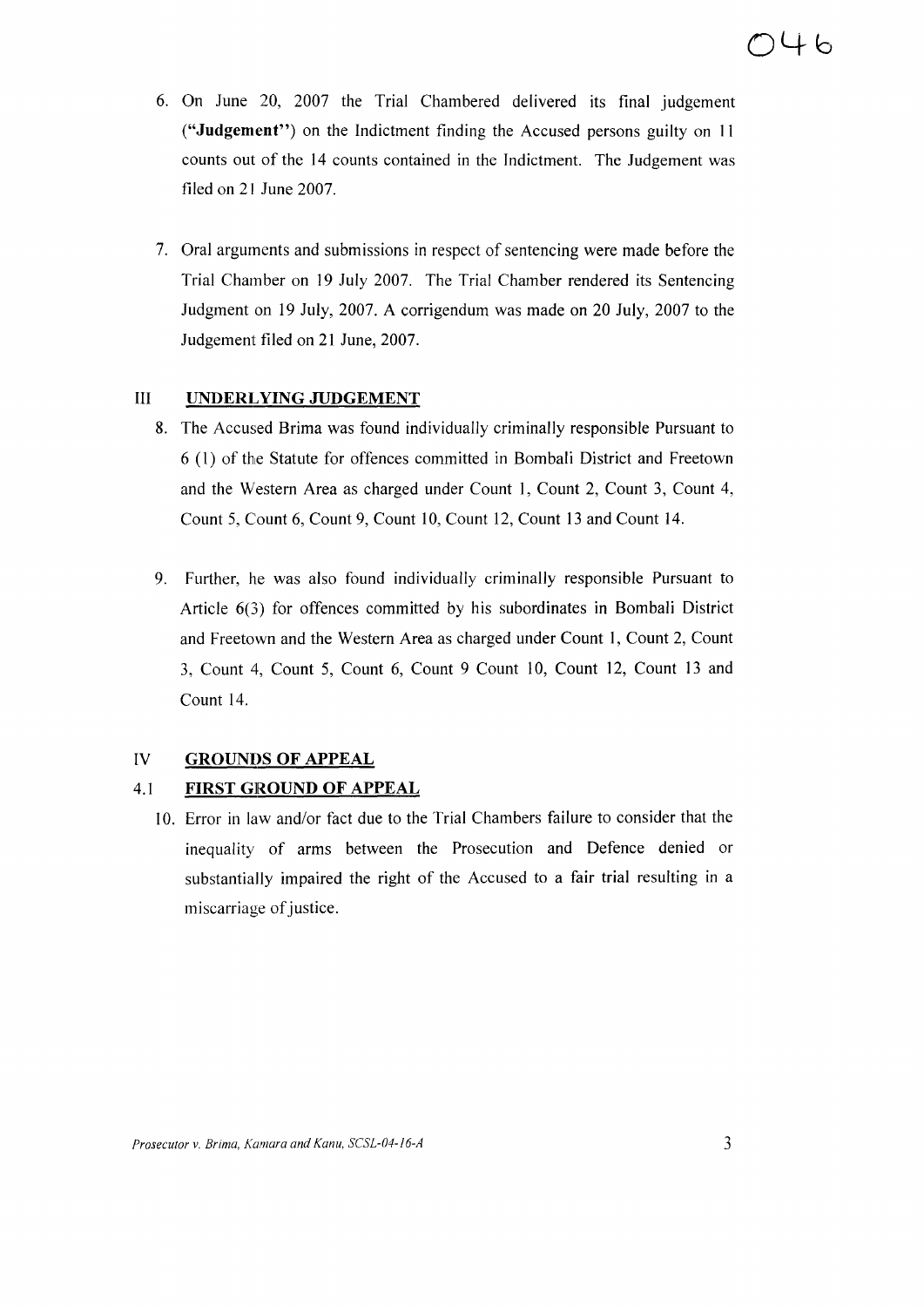#### 4.2 **SECOND GROUND OF APPEAL**

11. The Trial' Chamber erred in fact and or in law in finding the Accused Brima responsible under Article 6(1) of the Statute for the abduction of children under the age of 15 years in Bombali District for Military purposes resulting in a miscarriage of justice.

#### **4.3 THIRD GROUND OF APPEAL**

12. Error in law and /or in fact due to the Trial Chamber's finding that the Accused Brima is individually criminally responsible under Article 6(1) of the Statute for planning the commission of conscription of children under the age of 15 into the armed group or their engagement in active hostilities in Bombali District and the Western Area thereby resulting in a miscarriage of justice. (Paragraph 1836).

#### **FOURTH GROUND OF APPEAL**

13. The Trial Chamber erred in fact and/or in law by finding the Accused Brima was responsible under Article 6(3) for the crimes committed by his subordinates in Bombali District between 1, May 1998 and 30, November 1998 in which he did not directly participate resulting in a miscarriage of justice. (Paragraph 1744, page 480)

#### **4.4 FIFTH GROUND OF APPEAL**

14. Error in law and/or in fact due to the Trial Chamber's finding that the Accused Brima was individually responsible under Article 6(1) of the Statute for the crimes of murder and/or extermination of civilians in Bombali District resulting in a miscarriage of justice (Paragraphs 1708, 1709, 1714, 1715, 1716).

#### 4.5 **SIXTH GROUND OF APPEAL**

15. Error in law and/or in fact due to the Trial Chamber's finding that the Accused Brima is liable as a superior under Article 6(3) for crimes committed in Freetown and the Western Area during the relevant indictment period thereby occasioning a miscarriage of justice. (Paragraph 1810, page 498).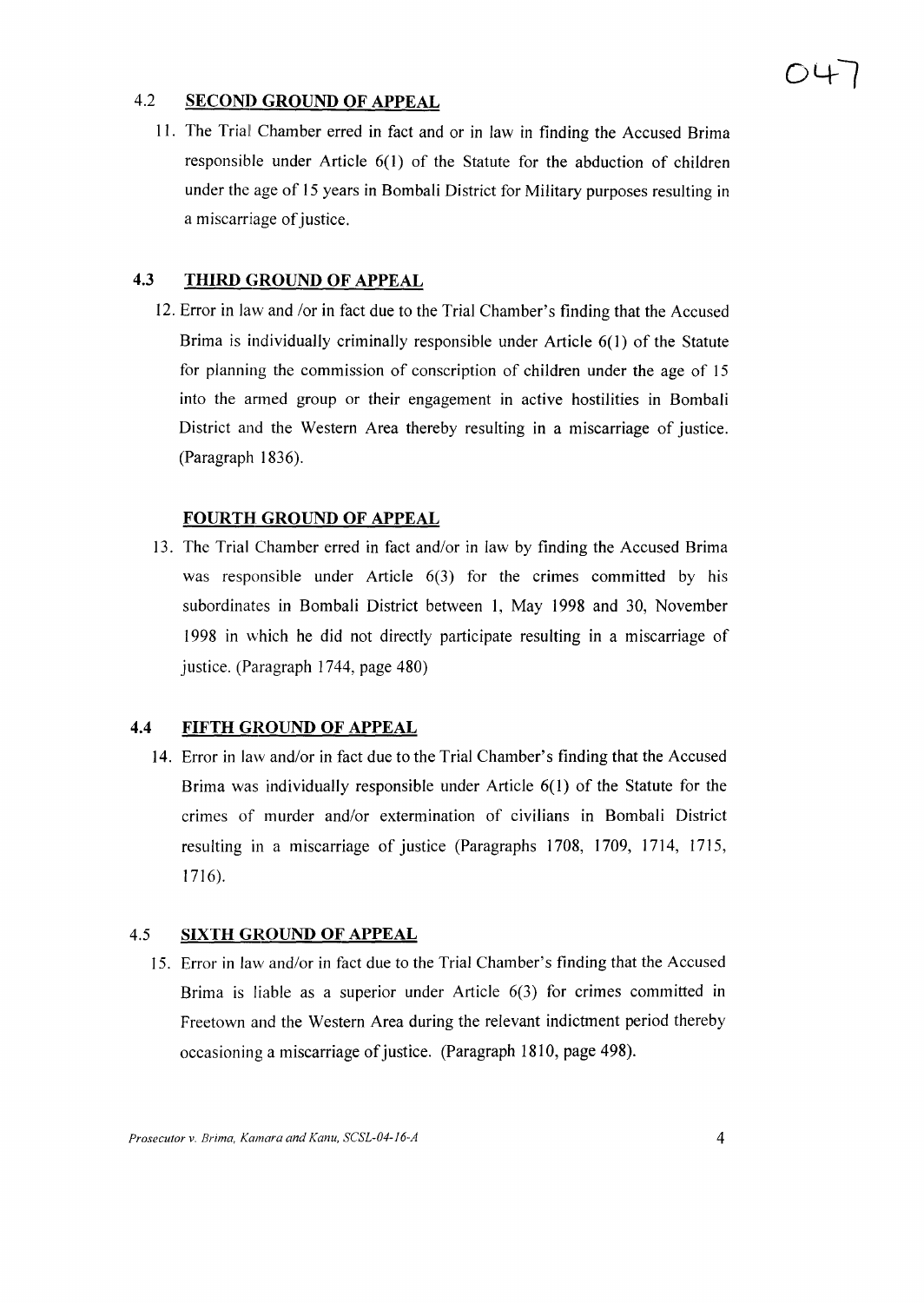#### 4.6 **SEVENTH GROUND OF APPEAL**

16. Error in law and/or in fact due to the Trial Chamber's in finding that the Accused Brima is individually criminally responsible under Article  $6(1)$  of the Statute for planning the commission of the crime of outrages on personal dignity in Bombali District and Freetown and the Western Area resulting in a miscarriage of justice. (Paragraph 1835)

#### 4.7 **EIGHTH GROUND OF APPEAL**

17. The Trial Chamber erred in fact and/or in law by finding that the Accused Brima is individually criminally responsible under Article 6(1) of the Statute for planning the commission of enslavement in Bombali District and the Western Area thereby resulting in a miscarriage of justice.

#### **4.8 NINTH GROUND OF APPEAL**

18. The Trial Chamber erred in law and/or in fact by resolving any reasonable doubt in respect of the ability of the Accused Brima in favour of the Prosecution thereby occasioning a miscarriage of justice. (Paragraph  $333 -$ 378).

#### **4.9 TENTH GROUND OF APPEAL**

19. The Trial Chamber erred in law and in fact by failing to consider the Appellant's testimony of the rivalry between himself and Prosecution witness TF 1-334 thereby failing to evaluate in its entirety the testimony of the witness resulting in a miscarriage of justice.

#### **4.10 ELEVENTH GROUND OF APPEAL**

20. The Trial Chamber erred in fact and/or law by disproportionately relying on mainly two prosecution witnesses namely witness TFI 334 and TFI 167 out of 146 of the witnesses called by both Prosecution and Defence resulting the miscarriage of justice.